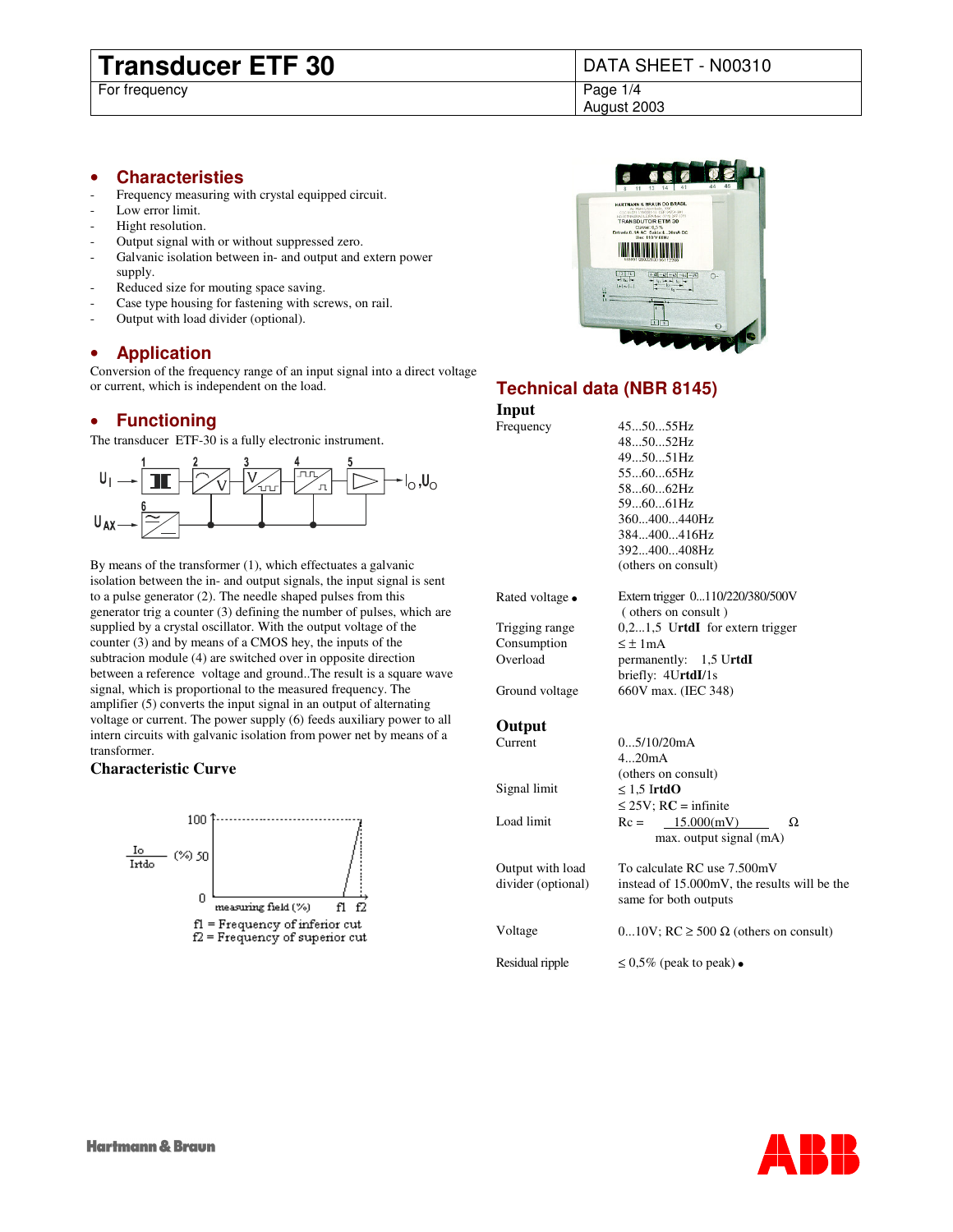# **Transducer ETF 30** DATA SHEET - N00310<br>For frequency Page 2/4

For frequency

August 2003

### **Auxiliary power supply**

20…60Vca/Vcc or 85…265Vca/90…300Vcc consumption:  $±$  4W

### **Influence magnitudes**

| Error limit              | $0,5\%$ (normal) or $0,25\%$ (optional) |                                        |  |                                        |  |  |  |  |
|--------------------------|-----------------------------------------|----------------------------------------|--|----------------------------------------|--|--|--|--|
| Reference                |                                         |                                        |  |                                        |  |  |  |  |
| conditions               | Input:                                  |                                        |  | $UI = 0, 2, 1, 2$ UrtdI                |  |  |  |  |
|                          | Form factos:                            |                                        |  | 1,111                                  |  |  |  |  |
|                          | Auxiliary power                         |                                        |  |                                        |  |  |  |  |
|                          | supply:                                 |                                        |  | UAX $\pm 2\%$                          |  |  |  |  |
|                          | Harmonics                               |                                        |  | $\leq 5\%$ of input signal             |  |  |  |  |
|                          | Load:                                   |                                        |  | $0,5RC$ max.                           |  |  |  |  |
|                          |                                         | Ambient temperature:                   |  | $25^{\circ}$ C $\pm 2K$                |  |  |  |  |
|                          | Heat up time:                           |                                        |  | $\pm 20$ min.                          |  |  |  |  |
| Additional error above   |                                         |                                        |  |                                        |  |  |  |  |
| 1,2IrtdI or UrtdI        |                                         | $\leq 0.2\%$                           |  |                                        |  |  |  |  |
| Linearity deviation      |                                         |                                        |  | $\leq 0.2\%$ (included in error limit) |  |  |  |  |
| Load                     |                                         |                                        |  | $\leq 0.05\%$ RC = 0RC max.            |  |  |  |  |
|                          | (included in error limit)               |                                        |  |                                        |  |  |  |  |
| Temperature              |                                         | $\leq$ 0,2% + (frtd ) x 0,015 / 10K;   |  |                                        |  |  |  |  |
|                          | $(f2 - f1)$                             |                                        |  |                                        |  |  |  |  |
|                          |                                         | rated temperature 25°C                 |  |                                        |  |  |  |  |
| Auxiliary power supply   |                                         |                                        |  | $\leq 0.05\%$ within the permitted     |  |  |  |  |
|                          |                                         | tolerance range for the supply voltage |  |                                        |  |  |  |  |
| Response time            |                                         | $\leq 200$ ms                          |  |                                        |  |  |  |  |
| External magnetic fields |                                         |                                        |  | $\leq 0.5\%$ for field intensity of    |  |  |  |  |
|                          |                                         | $0.4$ kA/m                             |  |                                        |  |  |  |  |
| Radio frequency          |                                         |                                        |  | $\leq 0.5\%$ between 27460MHz          |  |  |  |  |
| interference             |                                         | at a distance of 1m; power 1 W         |  |                                        |  |  |  |  |
|                          |                                         |                                        |  |                                        |  |  |  |  |

### **Electrical test**

Voltage test : U**AX** = 20… 60VDC = 1,5kV/1 min. 60Hz Between auxiliary power supply and others Voltage test : U**AX** = 85…265Vca/90…300Vcc = 2,5kV/1 min. 60Hz between auxliary power supply and others

| Peak and transient |                                 |
|--------------------|---------------------------------|
| protection         | 5kV; 1,2/50 us; 0,5Wo           |
| High frequency     |                                 |
| interference       | $2,5kV$ ; 1MHz; 400 pulses / 1s |
|                    |                                 |

### **Construction and Mounting**

| Type       | Case                                          |
|------------|-----------------------------------------------|
| Housing    | Base and cover of plastic                     |
| Fastening  | Surface mounting with two screws M4, or using |
|            | DIN rail.                                     |
| Electrical | Frontal terminals for eye and fork type cable |
| connection | shoes                                         |
| Protection |                                               |
| class      | IP $50$ in housing                            |
| (NBR 6146) | IP 20 at the connection terminals             |
| Weight     | $\pm 0.7$ kg                                  |
|            |                                               |

### **Climatic conditions**

| Operation temperature   | $-20+60$ °C                       |
|-------------------------|-----------------------------------|
| Functioning temperature | $-25+70$ °C                       |
| Transport and storage   |                                   |
| temperature             | $-40+80$ °C                       |
| Relative humidity       | $\leq$ 75% of annual average with |
|                         | light condensation                |
|                         | (others on consult)               |

## **Mechanical Test**

Impact acceleration 30g during 11ms<br>Vibration acceleration 2g frequency

### **Notes:**

 **Extern Trigger**: Measuring voltage ≠ power supply voltag; Measuring frequency ≠ power supply frequency Related to the end value of the output signal  $frtd =$  Rated frequency f1 = Lower cut frequency

5..150Hz

acceleration 2g frequency

f2 = Upper cut frequency

Response times below 200 ms result in bigger residual ripple.

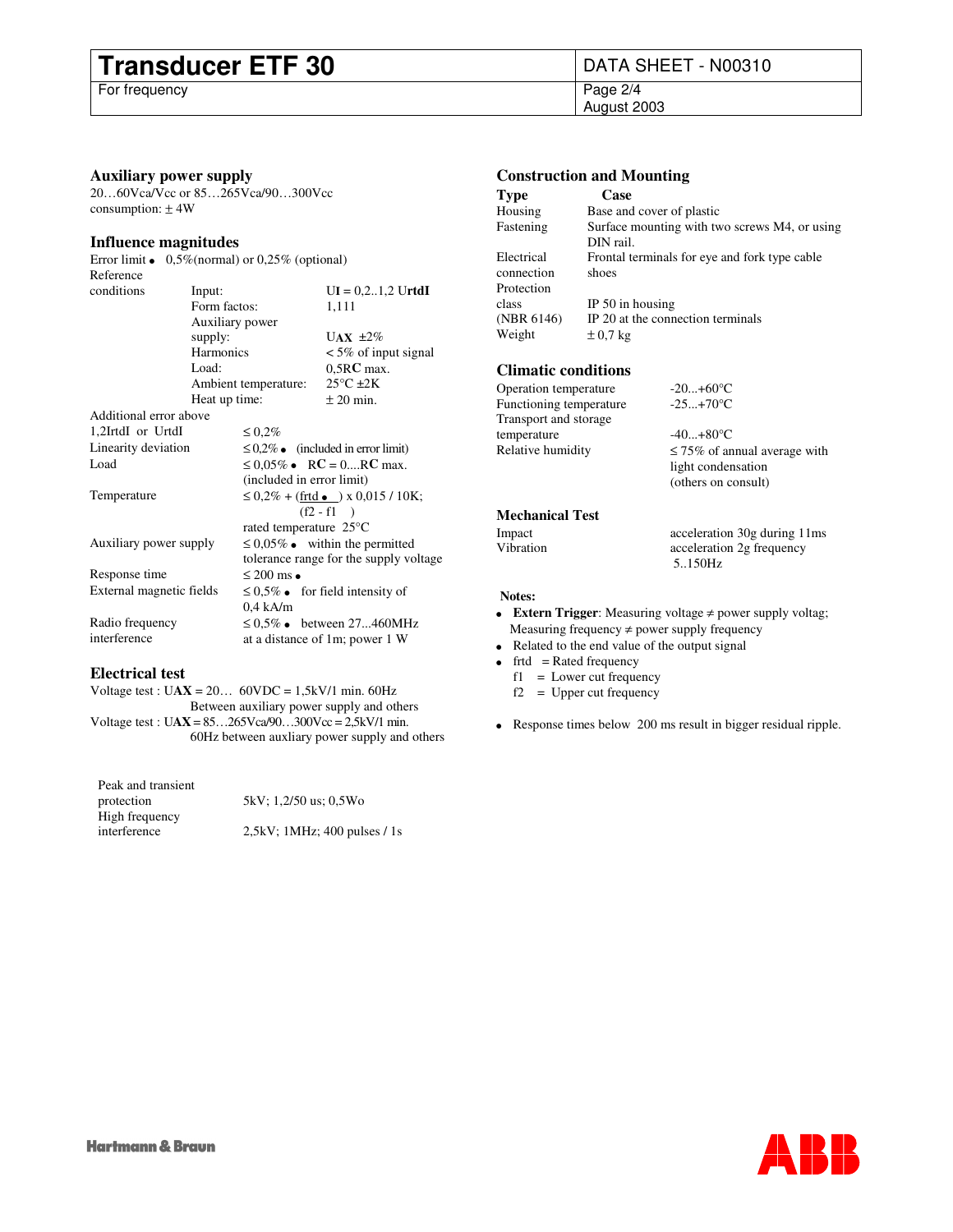# **Transducer ETF 30** DATA SHEET - N00310<br>For frequency

For frequency

August 2003

### **Electrical Connection**



 $UAx =$  Auxiliary power supply<br> $UE =$  Voltage input

 $=$  Voltage input

O1 = Current or voltage output - normal

O2 = Output with load divider (double output) optional

### **Notes:**

When using only O2 jump terminals 61 and 62.

 When using "double output", there is no galvanic isolation between the output signals.

### **Dimensional Drawing**

Dimension in mm



For quoting and ordering please issue your order according to the specification text:

### **Example:**

### **Transducer ETF-30**

| Housing :               | Case                  |
|-------------------------|-----------------------|
| Measuring range:        | 556065Hz              |
| Rated voltagel:         | 0.220V Extern Trigger |
| Auxiliary power supply: | 85265Vca/90300Vcc     |
| Output Signal:          | $420$ m $ADC$         |
| Option:                 | Class $0.25\%$        |
| Additional information: | Normal                |

**Code number: N0031004213511**

### **Additional information**

The following items contain tips and cautions to be observed by the user for a good functional performance, as well as the maintenance of the instrument and the safety of the installations.

### **Cautions**

.

Be sure the voltages and currents to be connected to the instrument, are compatible.

Loosen all connections from the instrument before removing it from the installation .

### **Mounting Instructions**

Oserve the ambient temperature range. At the place of installation, values for vibration, dust, dirt and humidity, which must remain between the limits, established by the protection class of the housing and the climatic group, specified in this data sheet, have to be observed

For fastening on flat area use two M4 screws. For mounting on DIN rail, use the snap-in device on the rear of the instrument. The connections can be made with eye or fork type cable shoes.

### **Instructions for use**

When connections have been made, switch on the power supply and check at the output the functioning of the transducer.